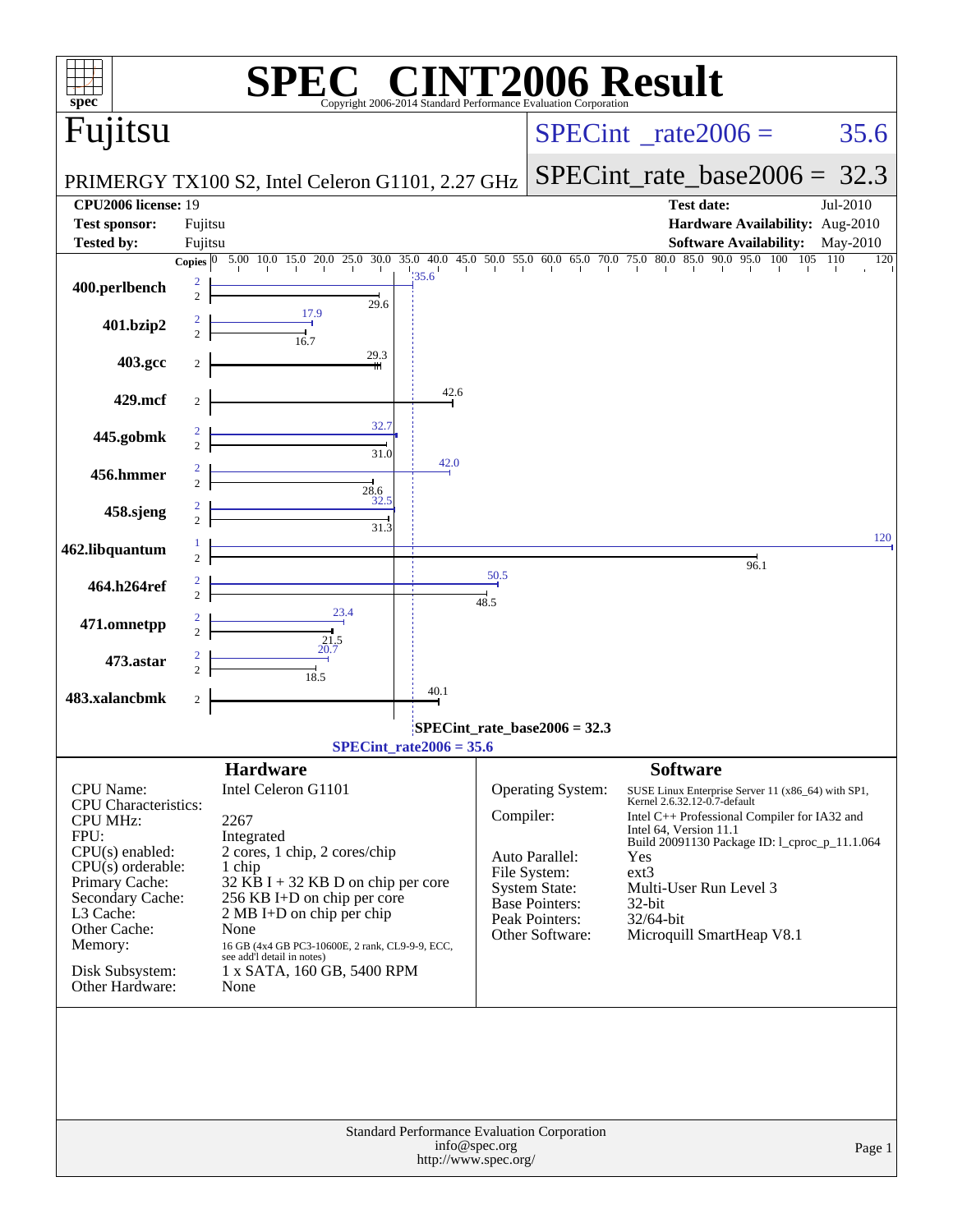

# **[SPEC CINT2006 Result](http://www.spec.org/auto/cpu2006/Docs/result-fields.html#SPECCINT2006Result)**

## Fujitsu

### SPECint rate  $2006 = 35.6$

PRIMERGY TX100 S2, Intel Celeron G1101, 2.27 GHz

[SPECint\\_rate\\_base2006 =](http://www.spec.org/auto/cpu2006/Docs/result-fields.html#SPECintratebase2006) 32.3

**[CPU2006 license:](http://www.spec.org/auto/cpu2006/Docs/result-fields.html#CPU2006license)** 19 **[Test date:](http://www.spec.org/auto/cpu2006/Docs/result-fields.html#Testdate)** Jul-2010

**[Test sponsor:](http://www.spec.org/auto/cpu2006/Docs/result-fields.html#Testsponsor)** Fujitsu **[Hardware Availability:](http://www.spec.org/auto/cpu2006/Docs/result-fields.html#HardwareAvailability)** Aug-2010 **[Tested by:](http://www.spec.org/auto/cpu2006/Docs/result-fields.html#Testedby)** Fujitsu **[Software Availability:](http://www.spec.org/auto/cpu2006/Docs/result-fields.html#SoftwareAvailability)** May-2010

#### **[Results Table](http://www.spec.org/auto/cpu2006/Docs/result-fields.html#ResultsTable)**

|                    |                                                                                                          |                |              | <b>Base</b><br><b>Peak</b> |       |                |       |                |                |              |                |              |                |              |
|--------------------|----------------------------------------------------------------------------------------------------------|----------------|--------------|----------------------------|-------|----------------|-------|----------------|----------------|--------------|----------------|--------------|----------------|--------------|
| <b>Benchmark</b>   | <b>Copies</b>                                                                                            | <b>Seconds</b> | <b>Ratio</b> | <b>Seconds</b>             | Ratio | <b>Seconds</b> | Ratio | <b>Copies</b>  | <b>Seconds</b> | <b>Ratio</b> | <b>Seconds</b> | <b>Ratio</b> | <b>Seconds</b> | <b>Ratio</b> |
| 400.perlbench      |                                                                                                          | 660            | 29.6         | 661                        | 29.6  | 660            | 29.6  | <sub>o</sub>   | 549            | 35.6         | 550            | 35.5         | 549            | 35.6         |
| 401.bzip2          | $\overline{c}$                                                                                           | 1157           | 16.7         | 1157                       | 16.7  | 1152           | 16.7  | $\overline{2}$ | 1077           | 17.9         | 1079           | 17.9         | 1083           | 17.8         |
| $403.\mathrm{gcc}$ |                                                                                                          | 539            | 29.9         | 549                        | 29.3  | 556            | 28.9  | $\overline{2}$ | 539            | 29.9         | 549            | 29.3         | 556            | 28.9         |
| $429$ .mcf         |                                                                                                          | 428            | 42.6         | 428                        | 42.6  | 428            | 42.6  | ◠              | 428            | 42.6         | 428            | 42.6         | 428            | 42.6         |
| $445$ .gobm $k$    |                                                                                                          | 676            | 31.0         | 677                        | 31.0  | 676            | 31.0  | n              | 639            | 32.8         | 644            | 32.6         | 641            | 32.7         |
| 456.hmmer          |                                                                                                          | 654            | 28.5         | 653                        | 28.6  | 653            | 28.6  | ◠              | 444            | 42.0         | 444            | 42.0         | 444            | 42.0         |
| $458$ .sjeng       |                                                                                                          | 773            | 31.3         | 772                        | 31.3  | 771            | 31.4  | <sub>2</sub>   | 746            | 32.4         | 745            | 32.5         | 746            | 32.5         |
| 462.libquantum     |                                                                                                          | 431            | 96.1         | 431                        | 96.1  | 431            | 96.1  |                | 173            | 120          | 173            | 120          | 173            | 120          |
| 464.h264ref        |                                                                                                          | 911            | 48.6         | 912                        | 48.5  | 912            | 48.5  | $\overline{2}$ | 875            | 50.6         | 876            | 50.5         | 876            | 50.5         |
| 471.omnetpp        |                                                                                                          | 581            | 21.5         | 582                        | 21.5  | 586            | 21.3  | $\overline{2}$ | 534            | 23.4         | 534            | 23.4         | 534            | 23.4         |
| 473.astar          |                                                                                                          | 759            | 18.5         | 759                        | 18.5  | 760            | 18.5  | $\overline{2}$ | 679            | 20.7         | 678            | 20.7         | 679            | 20.7         |
| 483.xalancbmk      |                                                                                                          | 344            | 40.1         | 344                        | 40.1  | 345            | 40.0  | ↑              | 344            | 40.1         | 344            | 40.1         | 345            | 40.0         |
|                    | Results appear in the order in which they were run. Bold underlined text indicates a median measurement. |                |              |                            |       |                |       |                |                |              |                |              |                |              |

#### **[Submit Notes](http://www.spec.org/auto/cpu2006/Docs/result-fields.html#SubmitNotes)**

The config file option 'submit' was used. taskset was used to bind copies to the cores except for 462.libquantum peak

### **[Operating System Notes](http://www.spec.org/auto/cpu2006/Docs/result-fields.html#OperatingSystemNotes)**

'ulimit -s unlimited' was used to set the stacksize to unlimited prior to run

#### **[Platform Notes](http://www.spec.org/auto/cpu2006/Docs/result-fields.html#PlatformNotes)**

The system automatically configures the memory to run at 1067 MHz.

### **[General Notes](http://www.spec.org/auto/cpu2006/Docs/result-fields.html#GeneralNotes)**

 OMP\_NUM\_THREADS set to number of cores KMP AFFINITY set to granularity=fine, scatter For information about Fujitsu please visit: <http://www.fujitsu.com> Binaries were compiled on SLES 10 with Binutils 2.18.50.0.7.20080502

### **[Base Compiler Invocation](http://www.spec.org/auto/cpu2006/Docs/result-fields.html#BaseCompilerInvocation)**

[C benchmarks](http://www.spec.org/auto/cpu2006/Docs/result-fields.html#Cbenchmarks): [icc -m32](http://www.spec.org/cpu2006/results/res2010q3/cpu2006-20100716-12438.flags.html#user_CCbase_intel_icc_32bit_5ff4a39e364c98233615fdd38438c6f2)

Continued on next page

Standard Performance Evaluation Corporation [info@spec.org](mailto:info@spec.org) <http://www.spec.org/>

Page 2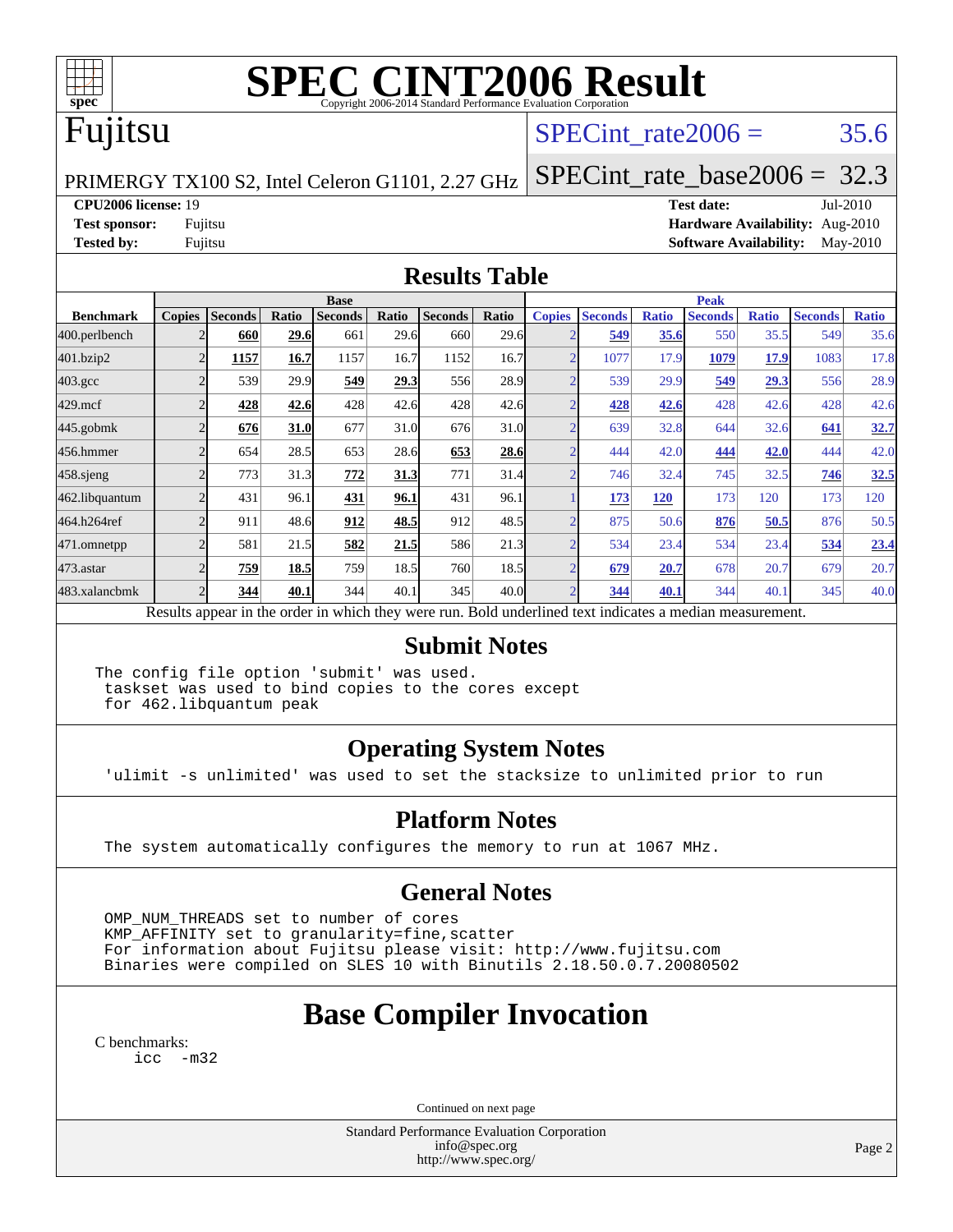| <b>SPEC CINT2006 Result</b><br>$spec^*$<br>Copyright 2006-2014 Standard Performance Evaluation Corporation                                                                                                                                                                                                       |                                                                                                            |
|------------------------------------------------------------------------------------------------------------------------------------------------------------------------------------------------------------------------------------------------------------------------------------------------------------------|------------------------------------------------------------------------------------------------------------|
| Fujitsu                                                                                                                                                                                                                                                                                                          | SPECint rate $2006 =$<br>35.6                                                                              |
| PRIMERGY TX100 S2, Intel Celeron G1101, 2.27 GHz                                                                                                                                                                                                                                                                 | $SPECint_rate_base2006 = 32.3$                                                                             |
| <b>CPU2006 license: 19</b><br><b>Test sponsor:</b><br>Fujitsu<br><b>Tested by:</b><br>Fujitsu                                                                                                                                                                                                                    | <b>Test date:</b><br>Jul-2010<br>Hardware Availability: Aug-2010<br><b>Software Availability:</b> May-2010 |
| <b>Base Compiler Invocation (Continued)</b>                                                                                                                                                                                                                                                                      |                                                                                                            |
| $C_{++}$ benchmarks:<br>icpc -m32                                                                                                                                                                                                                                                                                |                                                                                                            |
| <b>Base Portability Flags</b><br>400.perlbench: -DSPEC_CPU_LINUX_IA32<br>462.libquantum: - DSPEC CPU LINUX<br>483.xalancbmk: -DSPEC_CPU_LINUX                                                                                                                                                                    |                                                                                                            |
| <b>Base Optimization Flags</b><br>C benchmarks:<br>-xSSSE3 -ipo -03 -no-prec-div -static -inline-calloc<br>-opt-malloc-options=3 -opt-prefetch<br>$C++$ benchmarks:<br>-xSSSE3 -ipo -03 -no-prec-div -opt-prefetch -Wl,-z, muldefs<br>-L/home/cmplr/usr3/alrahate/cpu2006.1.1.ic11.1/libic11.1-32bit -lsmartheap |                                                                                                            |
| <b>Base Other Flags</b><br>C benchmarks:                                                                                                                                                                                                                                                                         |                                                                                                            |
| 403.gcc: -Dalloca=_alloca                                                                                                                                                                                                                                                                                        |                                                                                                            |
| <b>Peak Compiler Invocation</b><br>C benchmarks (except as noted below):<br>icc<br>$-m32$<br>$401.bzip2:$ icc $-m64$<br>456.hmmer: $\text{icc}$ -m64<br>462.libquantum: icc -m64                                                                                                                                 |                                                                                                            |
| $C++$ benchmarks (except as noted below):                                                                                                                                                                                                                                                                        |                                                                                                            |
| icpc -m32<br>473.astar: icpc -m64                                                                                                                                                                                                                                                                                |                                                                                                            |

Standard Performance Evaluation Corporation [info@spec.org](mailto:info@spec.org) <http://www.spec.org/>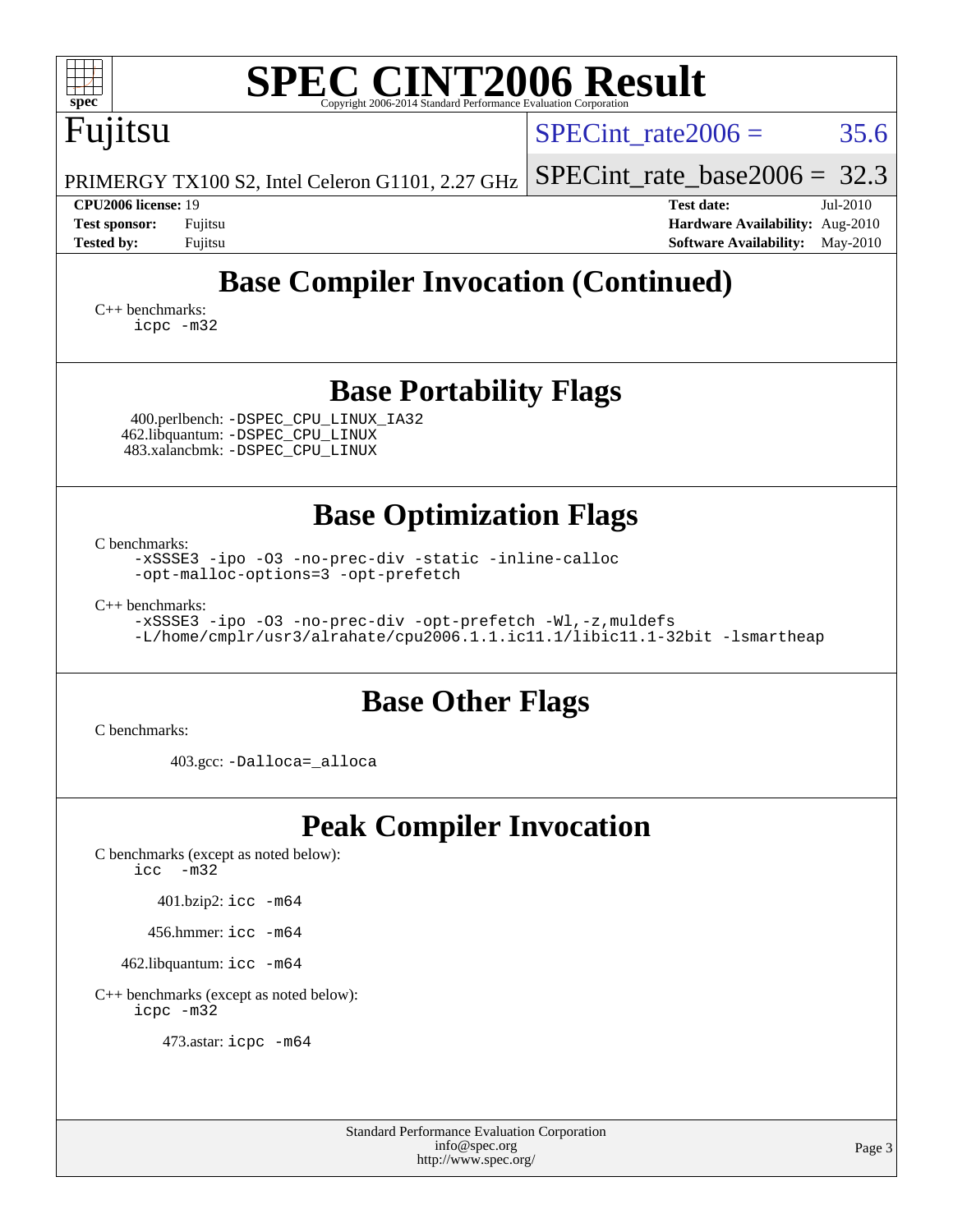

# **[SPEC CINT2006 Result](http://www.spec.org/auto/cpu2006/Docs/result-fields.html#SPECCINT2006Result)**

## Fujitsu

SPECint rate $2006 = 35.6$ 

[SPECint\\_rate\\_base2006 =](http://www.spec.org/auto/cpu2006/Docs/result-fields.html#SPECintratebase2006) 32.3

Page 4

PRIMERGY TX100 S2, Intel Celeron G1101, 2.27 GHz

**[CPU2006 license:](http://www.spec.org/auto/cpu2006/Docs/result-fields.html#CPU2006license)** 19 **[Test date:](http://www.spec.org/auto/cpu2006/Docs/result-fields.html#Testdate)** Jul-2010 **[Test sponsor:](http://www.spec.org/auto/cpu2006/Docs/result-fields.html#Testsponsor)** Fujitsu **[Hardware Availability:](http://www.spec.org/auto/cpu2006/Docs/result-fields.html#HardwareAvailability)** Aug-2010 **[Tested by:](http://www.spec.org/auto/cpu2006/Docs/result-fields.html#Testedby)** Fujitsu **[Software Availability:](http://www.spec.org/auto/cpu2006/Docs/result-fields.html#SoftwareAvailability)** May-2010

### **[Peak Portability Flags](http://www.spec.org/auto/cpu2006/Docs/result-fields.html#PeakPortabilityFlags)**

 400.perlbench: [-DSPEC\\_CPU\\_LINUX\\_IA32](http://www.spec.org/cpu2006/results/res2010q3/cpu2006-20100716-12438.flags.html#b400.perlbench_peakCPORTABILITY_DSPEC_CPU_LINUX_IA32) 401.bzip2: [-DSPEC\\_CPU\\_LP64](http://www.spec.org/cpu2006/results/res2010q3/cpu2006-20100716-12438.flags.html#suite_peakPORTABILITY401_bzip2_DSPEC_CPU_LP64) 456.hmmer: [-DSPEC\\_CPU\\_LP64](http://www.spec.org/cpu2006/results/res2010q3/cpu2006-20100716-12438.flags.html#suite_peakCPORTABILITY456_hmmer_DSPEC_CPU_LP64) 462.libquantum: [-DSPEC\\_CPU\\_LP64](http://www.spec.org/cpu2006/results/res2010q3/cpu2006-20100716-12438.flags.html#suite_peakCPORTABILITY462_libquantum_DSPEC_CPU_LP64) [-DSPEC\\_CPU\\_LINUX](http://www.spec.org/cpu2006/results/res2010q3/cpu2006-20100716-12438.flags.html#b462.libquantum_peakCPORTABILITY_DSPEC_CPU_LINUX) 473.astar: [-DSPEC\\_CPU\\_LP64](http://www.spec.org/cpu2006/results/res2010q3/cpu2006-20100716-12438.flags.html#suite_peakCXXPORTABILITY473_astar_DSPEC_CPU_LP64) 483.xalancbmk: [-DSPEC\\_CPU\\_LINUX](http://www.spec.org/cpu2006/results/res2010q3/cpu2006-20100716-12438.flags.html#b483.xalancbmk_peakCXXPORTABILITY_DSPEC_CPU_LINUX)

### **[Peak Optimization Flags](http://www.spec.org/auto/cpu2006/Docs/result-fields.html#PeakOptimizationFlags)**

[C benchmarks](http://www.spec.org/auto/cpu2006/Docs/result-fields.html#Cbenchmarks):

Standard Performance Evaluation Corporation [info@spec.org](mailto:info@spec.org) 400.perlbench: [-prof-gen](http://www.spec.org/cpu2006/results/res2010q3/cpu2006-20100716-12438.flags.html#user_peakPASS1_CFLAGSPASS1_LDFLAGS400_perlbench_prof_gen_e43856698f6ca7b7e442dfd80e94a8fc)(pass 1) [-prof-use](http://www.spec.org/cpu2006/results/res2010q3/cpu2006-20100716-12438.flags.html#user_peakPASS2_CFLAGSPASS2_LDFLAGS400_perlbench_prof_use_bccf7792157ff70d64e32fe3e1250b55)(pass 2) [-xSSSE3](http://www.spec.org/cpu2006/results/res2010q3/cpu2006-20100716-12438.flags.html#user_peakCOPTIMIZE400_perlbench_f-xSSSE3) [-ipo](http://www.spec.org/cpu2006/results/res2010q3/cpu2006-20100716-12438.flags.html#user_peakCOPTIMIZE400_perlbench_f-ipo) [-O3](http://www.spec.org/cpu2006/results/res2010q3/cpu2006-20100716-12438.flags.html#user_peakCOPTIMIZE400_perlbench_f-O3) [-no-prec-div](http://www.spec.org/cpu2006/results/res2010q3/cpu2006-20100716-12438.flags.html#user_peakCOPTIMIZE400_perlbench_f-no-prec-div) [-static](http://www.spec.org/cpu2006/results/res2010q3/cpu2006-20100716-12438.flags.html#user_peakCOPTIMIZE400_perlbench_f-static) [-ansi-alias](http://www.spec.org/cpu2006/results/res2010q3/cpu2006-20100716-12438.flags.html#user_peakCOPTIMIZE400_perlbench_f-ansi-alias) [-opt-prefetch](http://www.spec.org/cpu2006/results/res2010q3/cpu2006-20100716-12438.flags.html#user_peakCOPTIMIZE400_perlbench_f-opt-prefetch) 401.bzip2: [-prof-gen](http://www.spec.org/cpu2006/results/res2010q3/cpu2006-20100716-12438.flags.html#user_peakPASS1_CFLAGSPASS1_LDFLAGS401_bzip2_prof_gen_e43856698f6ca7b7e442dfd80e94a8fc)(pass 1) [-prof-use](http://www.spec.org/cpu2006/results/res2010q3/cpu2006-20100716-12438.flags.html#user_peakPASS2_CFLAGSPASS2_LDFLAGS401_bzip2_prof_use_bccf7792157ff70d64e32fe3e1250b55)(pass 2) [-xSSSE3](http://www.spec.org/cpu2006/results/res2010q3/cpu2006-20100716-12438.flags.html#user_peakCOPTIMIZE401_bzip2_f-xSSSE3) [-ipo](http://www.spec.org/cpu2006/results/res2010q3/cpu2006-20100716-12438.flags.html#user_peakCOPTIMIZE401_bzip2_f-ipo) [-O3](http://www.spec.org/cpu2006/results/res2010q3/cpu2006-20100716-12438.flags.html#user_peakCOPTIMIZE401_bzip2_f-O3) [-no-prec-div](http://www.spec.org/cpu2006/results/res2010q3/cpu2006-20100716-12438.flags.html#user_peakCOPTIMIZE401_bzip2_f-no-prec-div) [-static](http://www.spec.org/cpu2006/results/res2010q3/cpu2006-20100716-12438.flags.html#user_peakCOPTIMIZE401_bzip2_f-static) [-opt-prefetch](http://www.spec.org/cpu2006/results/res2010q3/cpu2006-20100716-12438.flags.html#user_peakCOPTIMIZE401_bzip2_f-opt-prefetch) [-ansi-alias](http://www.spec.org/cpu2006/results/res2010q3/cpu2006-20100716-12438.flags.html#user_peakCOPTIMIZE401_bzip2_f-ansi-alias)  $403.\text{gcc: basepeak}$  = yes  $429$ .mcf: basepeak = yes 445.gobmk: [-prof-gen](http://www.spec.org/cpu2006/results/res2010q3/cpu2006-20100716-12438.flags.html#user_peakPASS1_CFLAGSPASS1_LDFLAGS445_gobmk_prof_gen_e43856698f6ca7b7e442dfd80e94a8fc)(pass 1) [-prof-use](http://www.spec.org/cpu2006/results/res2010q3/cpu2006-20100716-12438.flags.html#user_peakPASS2_CFLAGSPASS2_LDFLAGS445_gobmk_prof_use_bccf7792157ff70d64e32fe3e1250b55)(pass 2) [-xSSSE3](http://www.spec.org/cpu2006/results/res2010q3/cpu2006-20100716-12438.flags.html#user_peakCOPTIMIZE445_gobmk_f-xSSSE3) [-O2](http://www.spec.org/cpu2006/results/res2010q3/cpu2006-20100716-12438.flags.html#user_peakCOPTIMIZE445_gobmk_f-O2) [-ipo](http://www.spec.org/cpu2006/results/res2010q3/cpu2006-20100716-12438.flags.html#user_peakCOPTIMIZE445_gobmk_f-ipo) [-no-prec-div](http://www.spec.org/cpu2006/results/res2010q3/cpu2006-20100716-12438.flags.html#user_peakCOPTIMIZE445_gobmk_f-no-prec-div) [-ansi-alias](http://www.spec.org/cpu2006/results/res2010q3/cpu2006-20100716-12438.flags.html#user_peakCOPTIMIZE445_gobmk_f-ansi-alias) 456.hmmer: [-xSSSE3](http://www.spec.org/cpu2006/results/res2010q3/cpu2006-20100716-12438.flags.html#user_peakCOPTIMIZE456_hmmer_f-xSSSE3) [-ipo](http://www.spec.org/cpu2006/results/res2010q3/cpu2006-20100716-12438.flags.html#user_peakCOPTIMIZE456_hmmer_f-ipo) [-O3](http://www.spec.org/cpu2006/results/res2010q3/cpu2006-20100716-12438.flags.html#user_peakCOPTIMIZE456_hmmer_f-O3) [-no-prec-div](http://www.spec.org/cpu2006/results/res2010q3/cpu2006-20100716-12438.flags.html#user_peakCOPTIMIZE456_hmmer_f-no-prec-div) [-static](http://www.spec.org/cpu2006/results/res2010q3/cpu2006-20100716-12438.flags.html#user_peakCOPTIMIZE456_hmmer_f-static) [-unroll2](http://www.spec.org/cpu2006/results/res2010q3/cpu2006-20100716-12438.flags.html#user_peakCOPTIMIZE456_hmmer_f-unroll_784dae83bebfb236979b41d2422d7ec2) [-ansi-alias](http://www.spec.org/cpu2006/results/res2010q3/cpu2006-20100716-12438.flags.html#user_peakCOPTIMIZE456_hmmer_f-ansi-alias) 458.sjeng: [-prof-gen](http://www.spec.org/cpu2006/results/res2010q3/cpu2006-20100716-12438.flags.html#user_peakPASS1_CFLAGSPASS1_LDFLAGS458_sjeng_prof_gen_e43856698f6ca7b7e442dfd80e94a8fc)(pass 1) [-prof-use](http://www.spec.org/cpu2006/results/res2010q3/cpu2006-20100716-12438.flags.html#user_peakPASS2_CFLAGSPASS2_LDFLAGS458_sjeng_prof_use_bccf7792157ff70d64e32fe3e1250b55)(pass 2) [-xSSSE3](http://www.spec.org/cpu2006/results/res2010q3/cpu2006-20100716-12438.flags.html#user_peakCOPTIMIZE458_sjeng_f-xSSSE3) [-ipo](http://www.spec.org/cpu2006/results/res2010q3/cpu2006-20100716-12438.flags.html#user_peakCOPTIMIZE458_sjeng_f-ipo) [-O3](http://www.spec.org/cpu2006/results/res2010q3/cpu2006-20100716-12438.flags.html#user_peakCOPTIMIZE458_sjeng_f-O3) [-no-prec-div](http://www.spec.org/cpu2006/results/res2010q3/cpu2006-20100716-12438.flags.html#user_peakCOPTIMIZE458_sjeng_f-no-prec-div) [-static](http://www.spec.org/cpu2006/results/res2010q3/cpu2006-20100716-12438.flags.html#user_peakCOPTIMIZE458_sjeng_f-static) [-unroll4](http://www.spec.org/cpu2006/results/res2010q3/cpu2006-20100716-12438.flags.html#user_peakCOPTIMIZE458_sjeng_f-unroll_4e5e4ed65b7fd20bdcd365bec371b81f) 462.libquantum: [-xSSSE3](http://www.spec.org/cpu2006/results/res2010q3/cpu2006-20100716-12438.flags.html#user_peakCOPTIMIZE462_libquantum_f-xSSSE3) [-ipo](http://www.spec.org/cpu2006/results/res2010q3/cpu2006-20100716-12438.flags.html#user_peakCOPTIMIZE462_libquantum_f-ipo) [-O3](http://www.spec.org/cpu2006/results/res2010q3/cpu2006-20100716-12438.flags.html#user_peakCOPTIMIZE462_libquantum_f-O3) [-no-prec-div](http://www.spec.org/cpu2006/results/res2010q3/cpu2006-20100716-12438.flags.html#user_peakCOPTIMIZE462_libquantum_f-no-prec-div) [-static](http://www.spec.org/cpu2006/results/res2010q3/cpu2006-20100716-12438.flags.html#user_peakCOPTIMIZE462_libquantum_f-static) [-opt-malloc-options=3](http://www.spec.org/cpu2006/results/res2010q3/cpu2006-20100716-12438.flags.html#user_peakCOPTIMIZE462_libquantum_f-opt-malloc-options_13ab9b803cf986b4ee62f0a5998c2238) [-parallel](http://www.spec.org/cpu2006/results/res2010q3/cpu2006-20100716-12438.flags.html#user_peakCOPTIMIZE462_libquantum_f-parallel) [-auto-ilp32](http://www.spec.org/cpu2006/results/res2010q3/cpu2006-20100716-12438.flags.html#user_peakCOPTIMIZE462_libquantum_f-auto-ilp32) [-opt-prefetch](http://www.spec.org/cpu2006/results/res2010q3/cpu2006-20100716-12438.flags.html#user_peakCOPTIMIZE462_libquantum_f-opt-prefetch) 464.h264ref: [-prof-gen](http://www.spec.org/cpu2006/results/res2010q3/cpu2006-20100716-12438.flags.html#user_peakPASS1_CFLAGSPASS1_LDFLAGS464_h264ref_prof_gen_e43856698f6ca7b7e442dfd80e94a8fc)(pass 1) [-prof-use](http://www.spec.org/cpu2006/results/res2010q3/cpu2006-20100716-12438.flags.html#user_peakPASS2_CFLAGSPASS2_LDFLAGS464_h264ref_prof_use_bccf7792157ff70d64e32fe3e1250b55)(pass 2) [-xSSSE3](http://www.spec.org/cpu2006/results/res2010q3/cpu2006-20100716-12438.flags.html#user_peakCOPTIMIZE464_h264ref_f-xSSSE3) [-ipo](http://www.spec.org/cpu2006/results/res2010q3/cpu2006-20100716-12438.flags.html#user_peakCOPTIMIZE464_h264ref_f-ipo) [-O3](http://www.spec.org/cpu2006/results/res2010q3/cpu2006-20100716-12438.flags.html#user_peakCOPTIMIZE464_h264ref_f-O3) [-no-prec-div](http://www.spec.org/cpu2006/results/res2010q3/cpu2006-20100716-12438.flags.html#user_peakCOPTIMIZE464_h264ref_f-no-prec-div) [-static](http://www.spec.org/cpu2006/results/res2010q3/cpu2006-20100716-12438.flags.html#user_peakCOPTIMIZE464_h264ref_f-static) [-unroll2](http://www.spec.org/cpu2006/results/res2010q3/cpu2006-20100716-12438.flags.html#user_peakCOPTIMIZE464_h264ref_f-unroll_784dae83bebfb236979b41d2422d7ec2) [-ansi-alias](http://www.spec.org/cpu2006/results/res2010q3/cpu2006-20100716-12438.flags.html#user_peakCOPTIMIZE464_h264ref_f-ansi-alias) [C++ benchmarks:](http://www.spec.org/auto/cpu2006/Docs/result-fields.html#CXXbenchmarks) 471.omnetpp: [-prof-gen](http://www.spec.org/cpu2006/results/res2010q3/cpu2006-20100716-12438.flags.html#user_peakPASS1_CXXFLAGSPASS1_LDFLAGS471_omnetpp_prof_gen_e43856698f6ca7b7e442dfd80e94a8fc)(pass 1) [-prof-use](http://www.spec.org/cpu2006/results/res2010q3/cpu2006-20100716-12438.flags.html#user_peakPASS2_CXXFLAGSPASS2_LDFLAGS471_omnetpp_prof_use_bccf7792157ff70d64e32fe3e1250b55)(pass 2) [-xSSSE3](http://www.spec.org/cpu2006/results/res2010q3/cpu2006-20100716-12438.flags.html#user_peakCXXOPTIMIZE471_omnetpp_f-xSSSE3) [-ipo](http://www.spec.org/cpu2006/results/res2010q3/cpu2006-20100716-12438.flags.html#user_peakCXXOPTIMIZE471_omnetpp_f-ipo) [-O3](http://www.spec.org/cpu2006/results/res2010q3/cpu2006-20100716-12438.flags.html#user_peakCXXOPTIMIZE471_omnetpp_f-O3) [-no-prec-div](http://www.spec.org/cpu2006/results/res2010q3/cpu2006-20100716-12438.flags.html#user_peakCXXOPTIMIZE471_omnetpp_f-no-prec-div) [-ansi-alias](http://www.spec.org/cpu2006/results/res2010q3/cpu2006-20100716-12438.flags.html#user_peakCXXOPTIMIZE471_omnetpp_f-ansi-alias) [-opt-ra-region-strategy=block](http://www.spec.org/cpu2006/results/res2010q3/cpu2006-20100716-12438.flags.html#user_peakCXXOPTIMIZE471_omnetpp_f-opt-ra-region-strategy-block_a0a37c372d03933b2a18d4af463c1f69) [-Wl,-z,muldefs](http://www.spec.org/cpu2006/results/res2010q3/cpu2006-20100716-12438.flags.html#user_peakEXTRA_LDFLAGS471_omnetpp_link_force_multiple1_74079c344b956b9658436fd1b6dd3a8a) [-L/home/cmplr/usr3/alrahate/cpu2006.1.1.ic11.1/libic11.1-32bit -lsmartheap](http://www.spec.org/cpu2006/results/res2010q3/cpu2006-20100716-12438.flags.html#user_peakEXTRA_LIBS471_omnetpp_SmartHeap_d86dffe4a79b79ef8890d5cce17030c3) 473.astar: [-prof-gen](http://www.spec.org/cpu2006/results/res2010q3/cpu2006-20100716-12438.flags.html#user_peakPASS1_CXXFLAGSPASS1_LDFLAGS473_astar_prof_gen_e43856698f6ca7b7e442dfd80e94a8fc)(pass 1) [-prof-use](http://www.spec.org/cpu2006/results/res2010q3/cpu2006-20100716-12438.flags.html#user_peakPASS2_CXXFLAGSPASS2_LDFLAGS473_astar_prof_use_bccf7792157ff70d64e32fe3e1250b55)(pass 2) [-ansi-alias](http://www.spec.org/cpu2006/results/res2010q3/cpu2006-20100716-12438.flags.html#user_peakCXXOPTIMIZE473_astar_f-ansi-alias) [-opt-ra-region-strategy=routine](http://www.spec.org/cpu2006/results/res2010q3/cpu2006-20100716-12438.flags.html#user_peakCXXOPTIMIZE473_astar_f-opt-ra-region-strategy-routine_ba086ea3b1d46a52e1238e2ca173ed44) [-Wl,-z,muldefs](http://www.spec.org/cpu2006/results/res2010q3/cpu2006-20100716-12438.flags.html#user_peakEXTRA_LDFLAGS473_astar_link_force_multiple1_74079c344b956b9658436fd1b6dd3a8a) [-L/home/cmplr/usr3/alrahate/cpu2006.1.1.ic11.1/libic11.1-64bit -lsmartheap64](http://www.spec.org/cpu2006/results/res2010q3/cpu2006-20100716-12438.flags.html#user_peakEXTRA_LIBS473_astar_SmartHeap64_e2306cda84805d1ab360117a79ff779c) Continued on next page

<http://www.spec.org/>